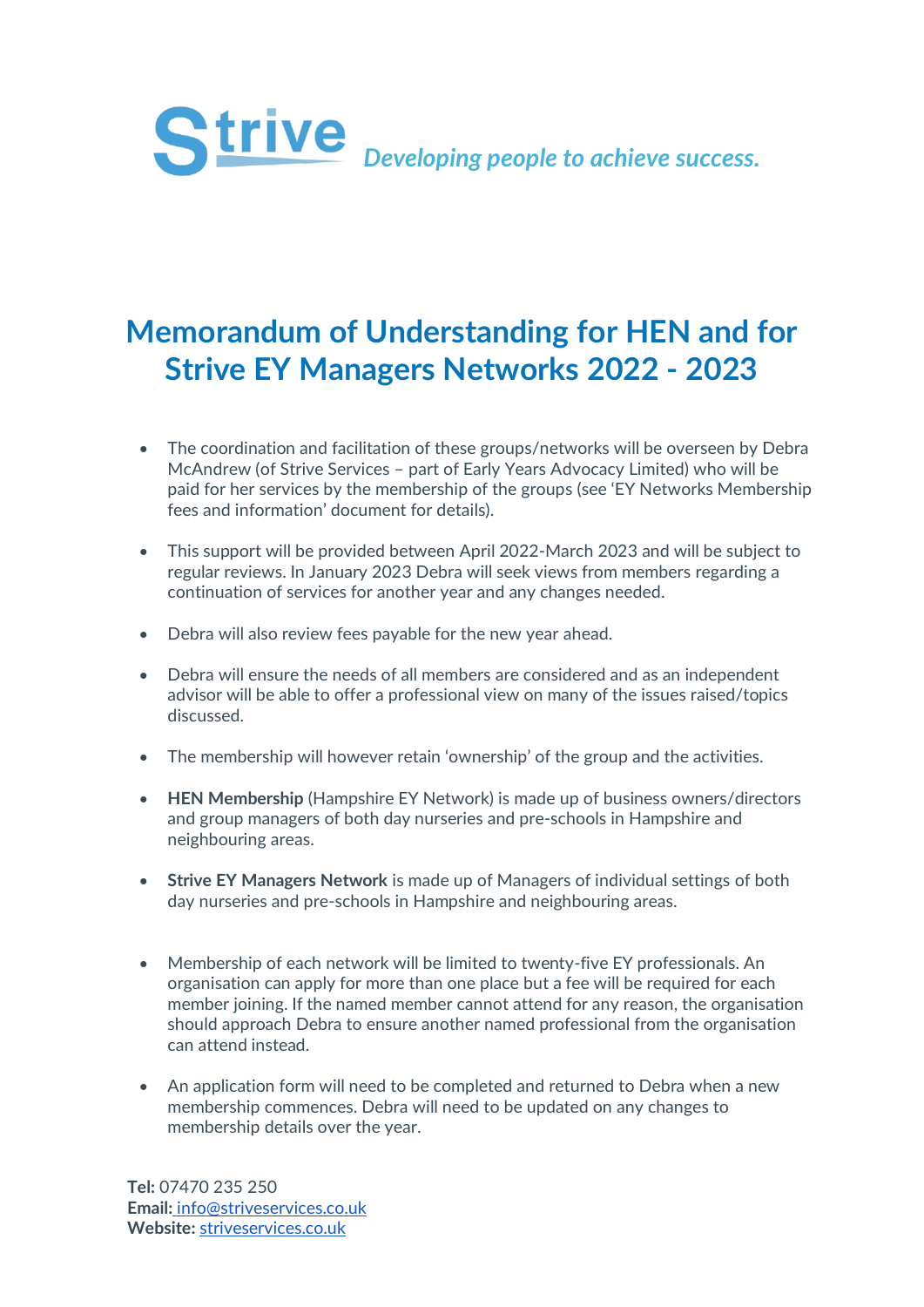

- An invoice will be issued for this year's fees in March for payment by  $1<sup>st</sup>$  April (for existing/new members) and a receipt issued once payment has been received. A payment plan can be requested if required.
- Any person interested in joining HEN or Strive EY Managers Network at any time during the year may attend one meeting as a guest before deciding on whether they wish to join. A membership fee will then become due (pro rata).
- Sensitive and confidential issues discussed at meetings or between members must always remain so, unless it is considered that a child could be at risk of abuse or neglect. Members must adhere to a common code of professional conduct outside of network meetings to ensure any such sensitive/personal issues related to a setting or individual during a meeting is kept confidential and that individuals are not identified.
- Any visiting professionals will be made aware of the need for total confidentiality on any sensitive issues that come up during discussions at meetings.
- The prime aims and objectives of the networks is for members to; come together at regular intervals; to have professional and respectful debate; seek support and advice from each other acknowledging differences of opinions; to discuss changing legislation and the impact of this; to consider sharing resources and training and to have an active and committed network/forum of EY professionals.
- Any decisions that the network members need to make will be based on a majority vote taken at a meeting. A paper ballot may be considered more appropriate in some instances by the membership or by Debra. If this is not possible a decision will be reached by an email ballot overseen by Debra.
- Minutes of the meeting will NOT be taken but Debra will follow up via email or through recordings of Zoom meetings to highlight any key issues from the meeting to absent members.
- Payment of a membership fee assumes full agreement and compliance with this MoU. This includes treating all sensitive and confidential information as such should membership cease, as would be expected within any EY forum of this kind.

At Strive Services your privacy is taken seriously. Your personal information will be kept private and secure and will not be supplied to any other organisation for marketing purposes or for any other purpose without your specific consent to do so.

**Tel:** 07470 235 250 **Email[:](mailto:info@striveservices.co.uk)** [info@striveservices.co.uk](mailto:info@striveservices.co.uk) **Website:** [striveservices.co.uk](http://www.striveservices.co.uk/)